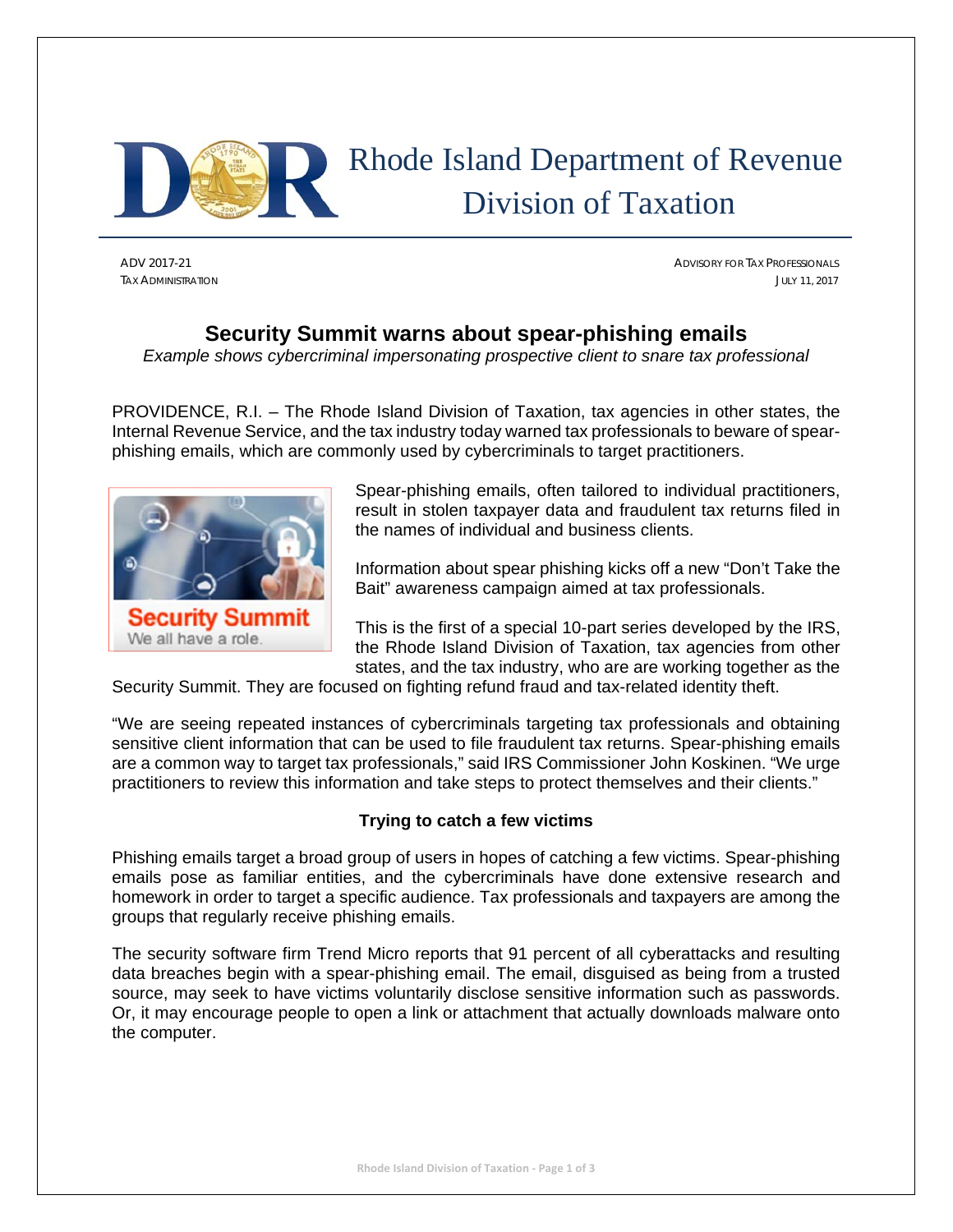*Following is an example of a spear-phishing email that targeted a tax professional during the 2017 filing season. Note the use of "Tax return" in the subject line to bait the tax preparer as the sender impersonates a prospective client:* 



*Note that the sender has done research, obtaining the name and email address of the tax pro. And, the email is conversational but ungrammatical and oddly constructed: "hope your (sic) doing good (sic) and actively involved in the tax filing season." This is potentially a sign that English is a second language. Finally, note the hyperlink using a "tiny" URL is used to mask the true destination – this is another red flag.* 

## **Attachment has malware**

There are several other versions of spear-phishing emails in which the criminal poses as a potential client. In one version, the prospective "client" directs the tax professional to open an attachment to see the 2016 tax information needed to prepare a return. However, the attachment in reality downloads malware that tracks each keystroke made by the tax professional so that the criminal can steal passwords and sensitive data.

Most spear-phishing emails have a "call to action" as part of their tactics, an effort to encourage the receiver into opening a link or attachment. The example above asks the preparer to review their tax information and provide a cost estimate.

Other spear-phishing emails impersonate the IRS, such as the IRS e-Services tools for tax professionals, or in some instances a private-sector tax software provider. In those examples, preparers are warned that they must immediately update their account information or suffer some consequence. The link may go to a website that has been disguised by the thieves to look like the login pages for IRS e-Services or a tax software provider.